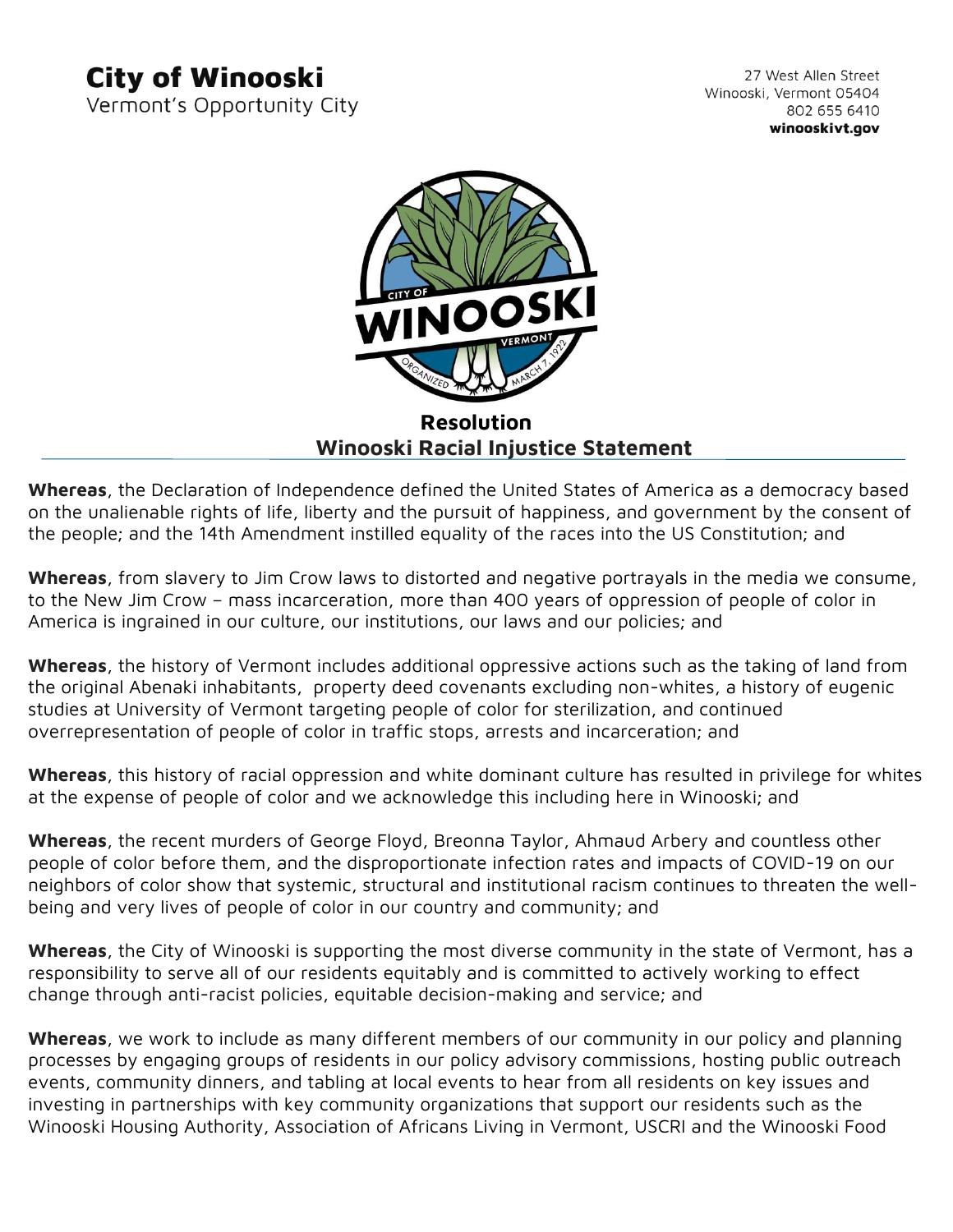## **City of Winooski**

Vermont's Opportunity City

Shelf, and this has led to the creation of a community based [strategic vision and Master Plan](https://www.winooskivt.gov/176/Strategic-Vision-Master-Plan) to quide decision making that meets the needs of the entire community; and

**Whereas**, [our community policing strategic plan](https://www.winooskivt.gov/DocumentCenter/View/1140/Community-Policing-Strategic-Plan) focuses on proactive engagement with all residents and neighborhoods in the city, supports a restorative justice program, works in tandem with a Community Outreach team to respond with resources and support for people experiencing mental health crises, participates in de-escalation and cultural sensitivity training, and operates under the most aggressive [Fair and Impartial Policing policy](https://www.winooskivt.gov/355/Fair-and-Impartial-Policing) in the state of Vermont; and

Whereas, City leadership has defined [tangible actions steps to address equity in our community](https://www.winooskivt.gov/DocumentCenter/View/2087/Mayor-Memorandum-on-Equity-Recommendations?bidId=) through equity training, an equity-focused summit of community leaders to learn and an equity dialogue series, and sought funding to enact these changes; and

**Whereas**, most recently we responded to the COVID-19 pandemic by offering financial relief of nonoptional city service fees to any resident with no questions asked and ensured that community partners supporting our residents were integrally involved in outbreak response efforts to ensure response resources and materials met the needs of our diverse community;

**Now**, **Therefore, Be it Resolved** that the City of Winooski is committed to further developing anti-racist policies and services, improving equity in our community, making local government more accessible to and representative of all residents, bringing new voices to the decision making table, educating ourselves on the experiences of everyone in our community, ensuring that information and services meet the needs of every member of the community, proactively supporting deep engagement with all residents in the decision making process, and treating all human beings with dignity and value; and

**Be it Further Resolved**, The City will continue to strive to provide services that meet all of our residents' needs including efforts like sliding scale fees for community services and childcare, meal programs for youth and seniors including culturally appropriate choices, translation of public materials and voting ballots and on-demand live interpretation at community events and during day-to-day service, supporting a housing trust fund to create more affordable housing, home improvements and ownership; and

**Be it Further Resolved**, the City will continue to allocate resources to efforts that increase equitable governance and delivery of services to the entire community including furthering the work of the equity summit and dialogue as we work to serve and support all residents of Winooski.

Affirmative Vote:

\_\_\_\_\_\_\_\_\_\_\_\_\_\_\_\_\_\_\_\_\_\_\_\_\_\_

\_\_\_\_\_\_\_\_\_\_\_\_\_\_\_\_\_\_\_\_\_\_\_\_\_\_

Mayor

Councilor